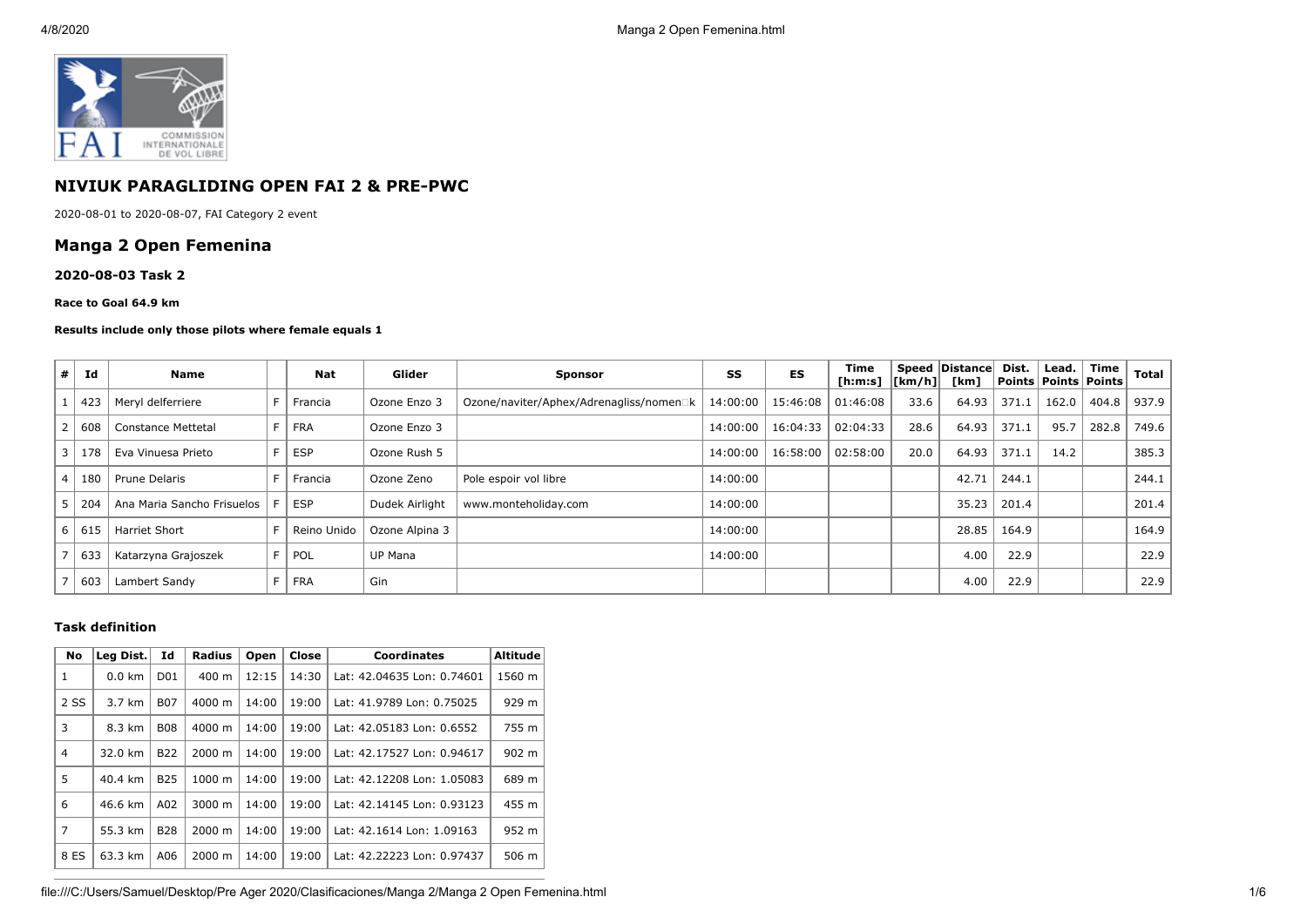4/8/2020 Manga 2 Open Femenina.html

|  | No $\vert$ Leg Dist. Id $\vert$ Radius $\vert$ Open $\vert$ Close |  | <b>Coordinates</b> | Altitude                                                                                                      |       |
|--|-------------------------------------------------------------------|--|--------------------|---------------------------------------------------------------------------------------------------------------|-------|
|  |                                                                   |  |                    | $^{\dagger}$ 64.9 km $\,$ A06 $\,$ $\,$ 400 m $\,$ 14:00 $\,$ 19:00 $\,$ Lat: 42.22223 Lon: 0.97437 $\,$ $\,$ | 506 m |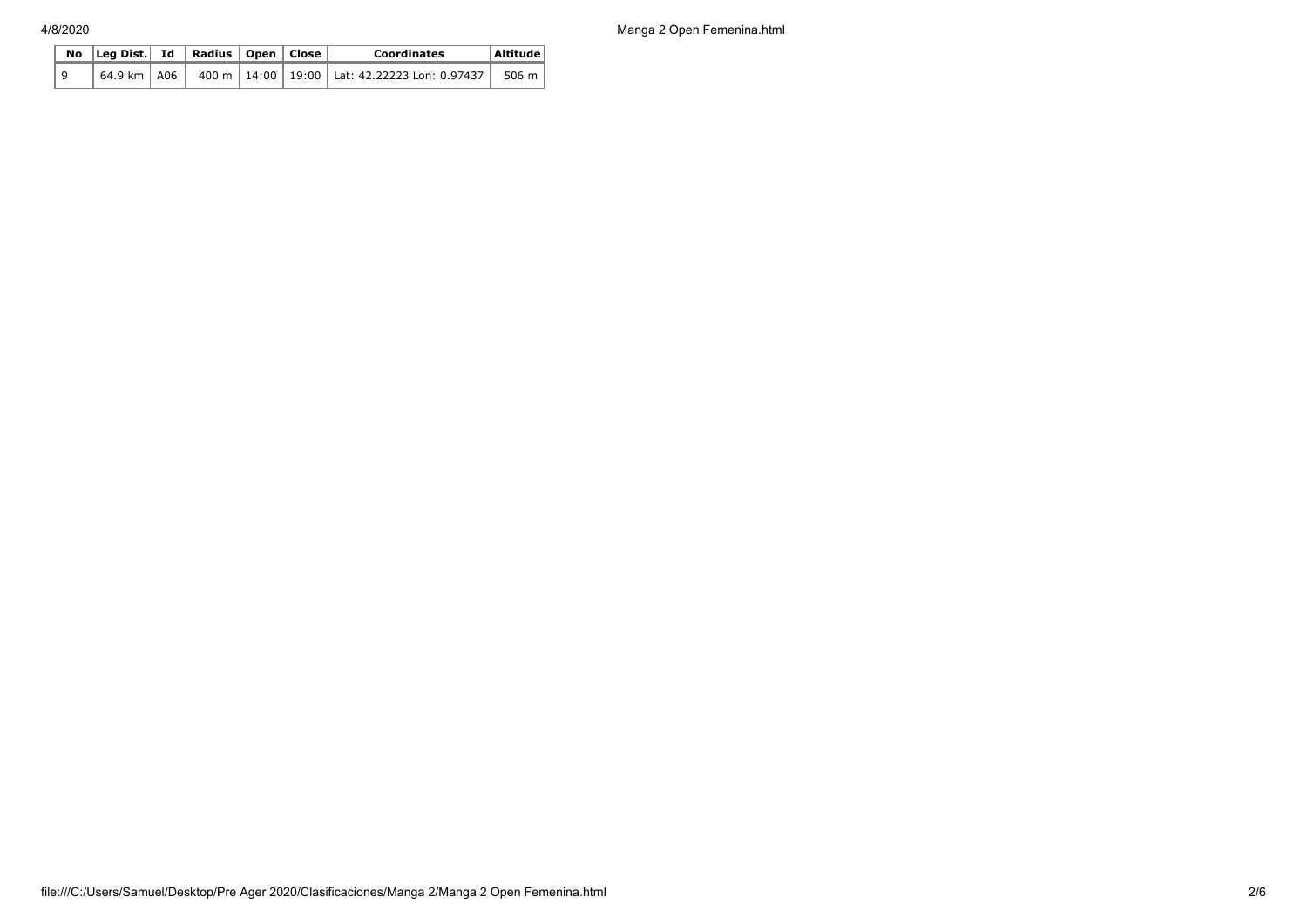**Pilots not yet processed (NYP)**

**Id Name**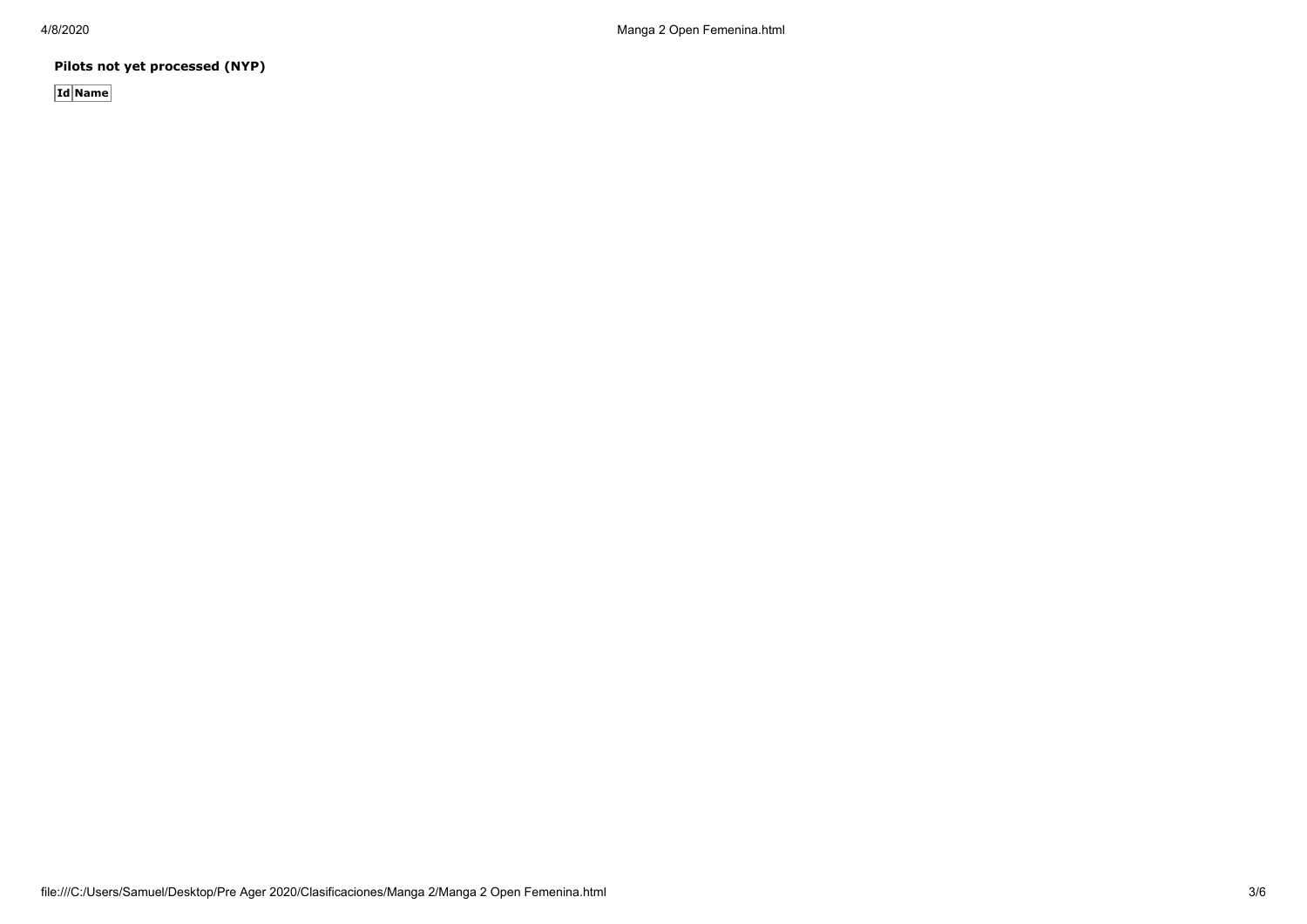### **Task statistics**

| param                           | value                     |
|---------------------------------|---------------------------|
| ss_distance                     | 59.431                    |
| task_distance                   | 64.932                    |
| launch_to_ess_distance          | 63.332                    |
| no_of_pilots_present            | 102                       |
| no_of_pilots_flying             | 102                       |
| no_of_pilots_lo                 | 32                        |
| no_of_pilots_reaching_nom_dist  | 79                        |
| no_of_pilots_reaching_es        | 71                        |
| no_of_pilots_reaching_goal      | 70                        |
| sum_flown_distance              | 5560.491                  |
| best_dist                       | 64.932                    |
| best_time                       | 1.6547                    |
| worst_time                      | 2.9667                    |
| gnh_setting                     | 1013.25                   |
| no_of_pilots_in_competition     | 104                       |
| no_of_pilots_landed_before_stop | 0                         |
| sum_dist_over_min               | 5154.492                  |
| sum_real_dist_over_min          | 5154.492                  |
| sum_flown_distances             | 5560.491                  |
| best_real_dist                  | 64.932                    |
| last_start_time                 | 2020-08-03T14:00:00+02:00 |
| first_start_time                | 2020-08-03T14:00:00+02:00 |
| first_finish_time               | 2020-08-03T15:39:17+02:00 |
| max_time_to_get_time_points     | 2.9411                    |
| goalratio                       | 0.6863                    |
| arrival_weight                  | 0                         |
| departure_weight                | 0                         |
| leading_weight                  | 0.162                     |
| time_weight                     | 0.4669                    |
| distance_weight                 | 0.3711                    |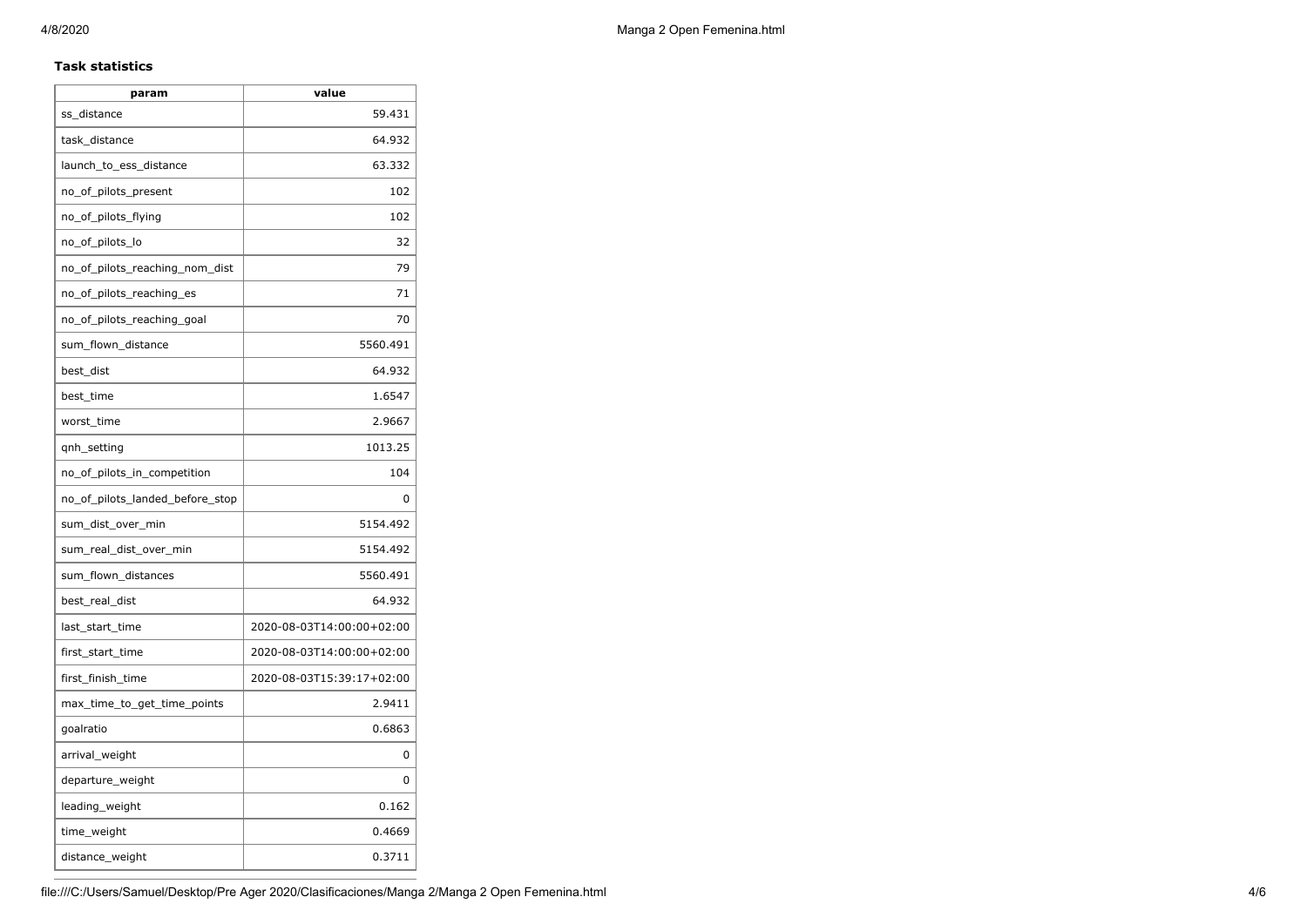| param                        | value        |
|------------------------------|--------------|
| smallest_leading_coefficient | 1.1131       |
| available_points_distance    | 371.1064     |
| available_points_time        | 466.8936     |
| available_points_departure   | 0            |
| available_points_leading     | 162          |
| available_points_arrival     | 0            |
| time_validity                | 1            |
| launch_validity              | $\mathbf{1}$ |
| distance_validity            | $\mathbf{1}$ |
| stop_validity                | 1            |
| day_quality                  | 1            |
| ftv_day_validity             | 0.9911       |
| time_points_stop_correction  | ი            |

## **Scoring formula settings**

| param                                        | value        |
|----------------------------------------------|--------------|
| id                                           | GAP2020      |
| use_distance_points                          | 1            |
| use_time_points                              | 1            |
| use_departure_points                         | 0            |
| use leading points                           | 1            |
| use_arrival_position_points                  | 0            |
| use_arrival_time_points                      | 0            |
| time points if not in goal                   | 0            |
| jump_the_gun_factor                          | 0            |
| jump_the_gun_max                             | 0            |
| use_1000_points_for_max_day_quality          | 0            |
| normalize_1000_before_day_quality            | 0            |
| time_validity_based_on_pilot_with_speed_rank | $\mathbf{1}$ |
| bonus_gr                                     | 4            |
| no_pilots_in_goal_factor                     | 0.8          |
| task_stopped_factor                          | 0.7          |